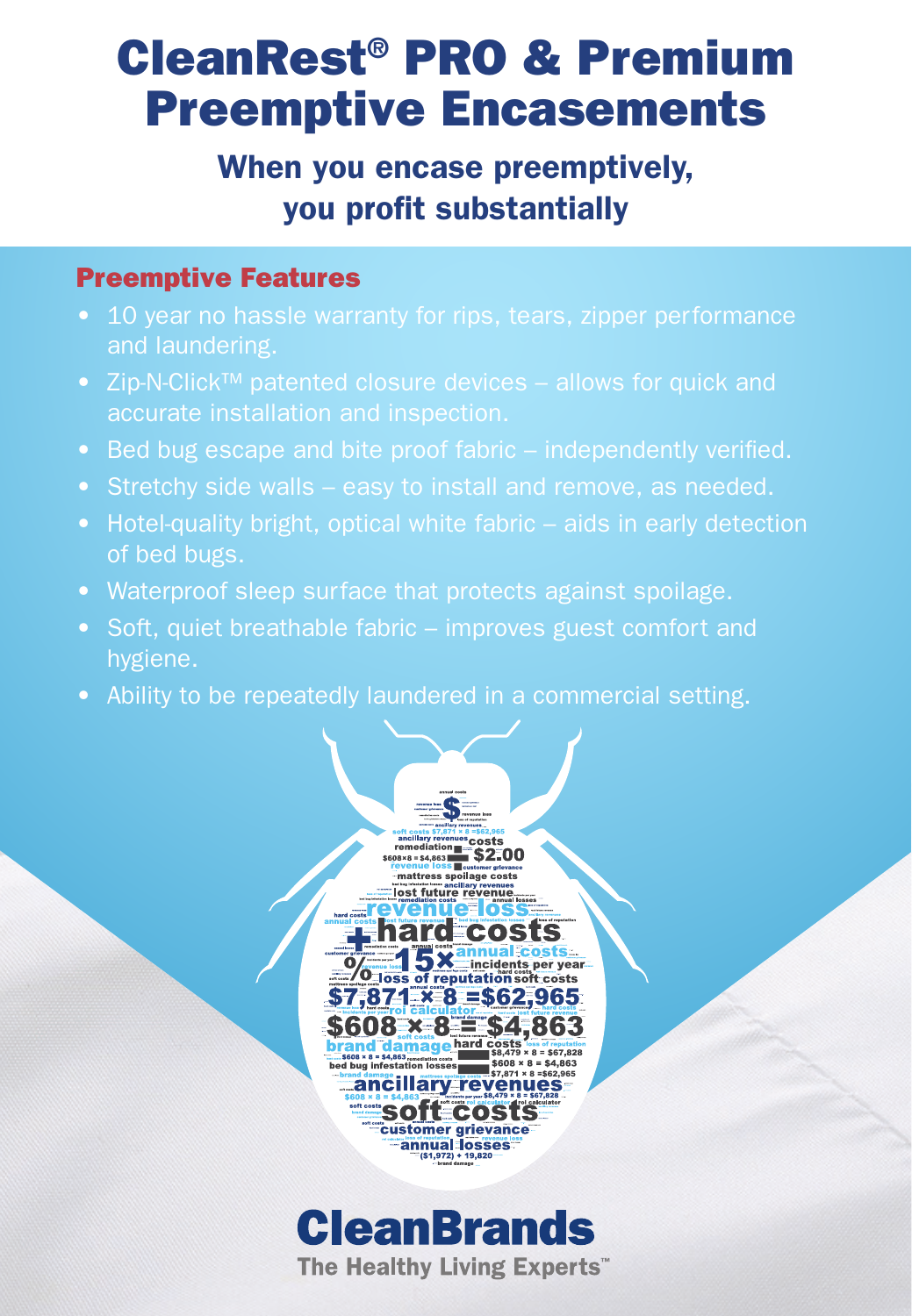#### CleanRest® Preemptive Encasement User Instructions - General

- $\bullet$  Install immediately for the (10 year) life of your mattress and box spring.
- $\bullet$  Install, remove and reinstall easily, as needed for spoilage event or annual cleaning.
- Easily inspect Zip-N-Click™ enclosure with each install verify that the green zipper tab is locked on the post and visible through clear window.
- Commercially launderable.
- $\bullet$  Discard with mattress and box spring.

#### Installation Instructions

- $\bullet$  Strip bed of all linens/bedding.
- Remove mattress from on top of box spring.
- Slide encasement around the box spring.
- Pull encasement up so all four corners of the box spring are encased.
- $\bullet$  Zip and Click encasement closed.
- Install self-adhesive felt pads to prevent abrasion/tears.
- Replace mattress on box spring.
- Encase the mattress just as you did the box spring.
- Put on linens/bedding.

#### Care/Laundering instructions:

- Wash on normal cycle with warm water and detergent.
- Tumble dry on medium.
- DO NOT iron.
- DO NOT Bleach.
- Close and lock zipper when drying.



#### In the Event of an Occurrence:

#### Bed Bug Remediation - Heat

- $\bullet$  Do not remove encasement from mattress or box spring.
- Separate mattress and box spring.
- Treat externally with heat.
- Restack mattress and box spring.

#### Bed Bug Remediation - Chemical

- **Remove encasement from mattress or box spring.**
- Bag with linens.
- **Example Launder with linens.**
- Reinstall after chemical application.

#### CleanRest® Preemptive Encasement 10 Year Bed Bug Benefits

- Denies bed bugs their preferred sanctuary nearest to hotel guests.
- Makes the bugs work harder and travel farther to get to hotel guests.
- Optic/hotel white fabrics aid in early detection by hotel staff and/or pest management professional.
- Facilitates early remediation of bed bugs further away from hotel guests.
- Routine inspection by hotel staff and pest professionals is strongly recommended.